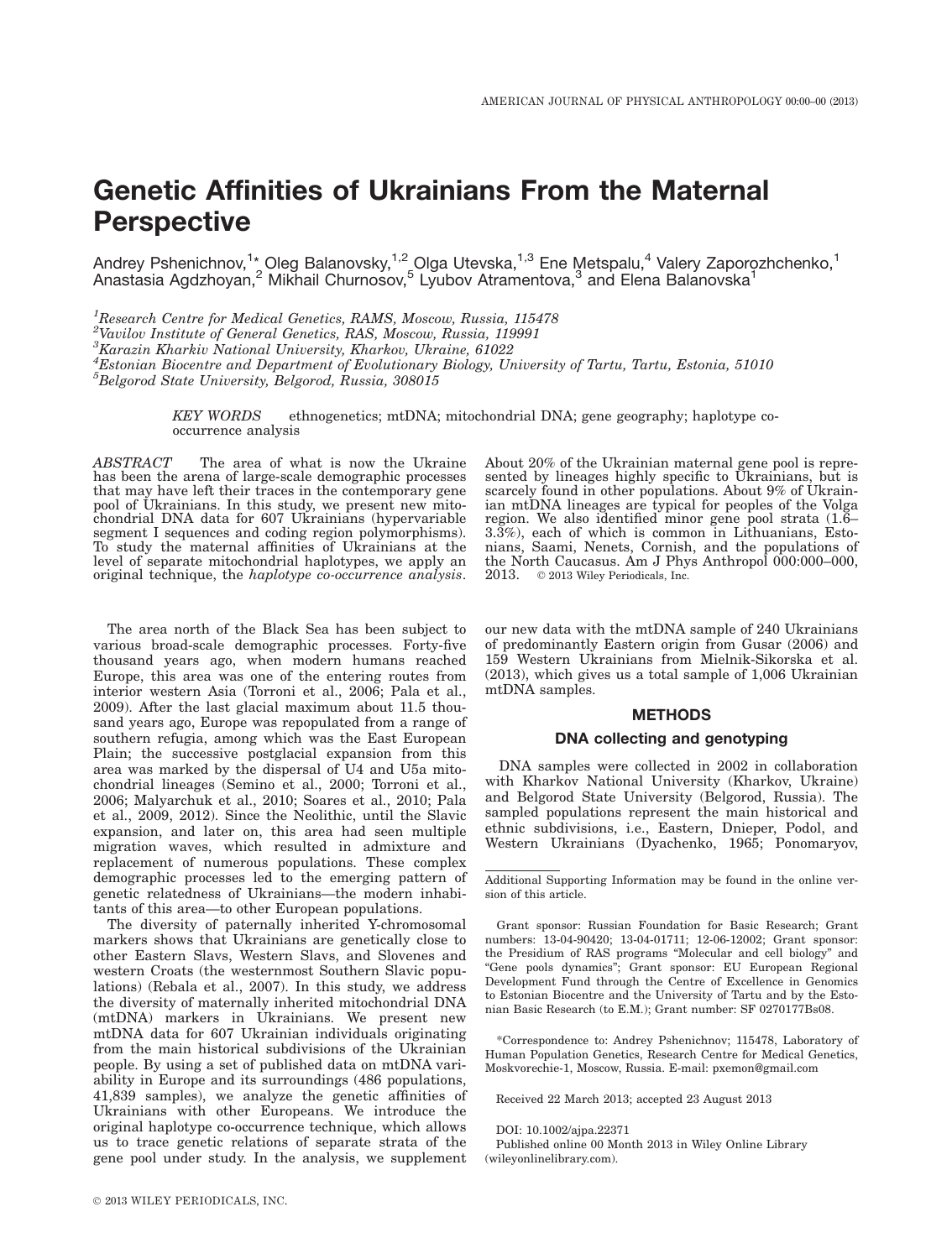2000; Deryabin, 2002). Samples were taken from individuals of Ukrainian descent unrelated for at least three generations. A total of 607 samples were collected. Among these, 98% originate maternally (in the third generation) from one of four locations: Western (Lvov and Ivano-Frankovsk regions,  $N = 142$ ), Podol (Khmelnitsky region,  $N = 180$ ), Dnieper (Cherkassy region, N  $= 174$ ), and Eastern (Belgorod region,  $N = 96$ ). The remaining 15 individuals trace their maternal ancestry to other parts of the Ukraine. In the following analysis, we attribute the samples not to their sampling location, but to the places of their maternal origin in the third generation.

The DNA was extracted from whole blood according to the procedures of Powell and Gannon (2002) at the Institute of Immunology of Federal Medical-Biological Agency (Moscow). Genotyping was performed at the Estonian Biocentre (Tartu, Estonia). For each sample, the mitochondrial hypervariable segment I region was sequenced between the 16024 and 16400 positions in both directions<sup>1</sup>. Haplogroups were confirmed by checking singlenucleotide polymorphisms (SNPs) in the mtDNA coding region or by hypervariable segment II sequencing (van Oven and Kayser, 2009). The details of SNP and hypervariable segment II analysis and haplogroup attribution are given in Supporting Information Appendix 1.

# Haplotype co-occurrence analysis

A close phylogenetic relatedness of two lineages implies their common origin and shared history. But even far-related lineages of different phylogenetic branches may acquire common history. This happens if they occasionally occur in the same population before its demographic expansion. In this case, the haplotypes that co-occur in the ancestral population, although unrelated, will co-occur in its derivates. The co-occurrence of haplotypes in a set of current-day populations, regardless of these haplotypes' relatedness, may therefore represent a signal of some ancient population expansion. The search for such co-occurrence traces may complement the common ancestry-based phylogenetic analysis in studying ancient demographics. Our purpose here is to find such traces among the haplotypes of Europe and its surroundings.

The approach is based on dividing the set of haplotypes under study (in our case, the haplotypes present in the European region) into separate geographic cooccurrence clusters, each embracing mtDNA haplotypes with similar spatial distribution. To do this, we used a data set on mtDNA variability in populations of Europe and its surroundings (see the Reference Data Sets section below). As long as each resulting co-occurrence cluster consists of haplotypes, its frequency can be determined for any population as the sum of frequencies of its comprising haplotypes. We can then visualize each co-occurrence cluster's frequencies on a geographic map and study the cluster's spatial distribution. The areas of co-occurrence clusters' high frequency may mark the population process that took place in the past, and the cluster's share in the Ukrainian sample corresponds to the share of gene stratum touched by this process.

To find the co-occurrence clusters, we took the following steps:

- 1. For all haplotypes found in the European region, we calculated the inter-haplotype  $D_{\text{NEI}}$  distance (Nei, 1975) between each pair of haplotypes, a measure that reflects dissimilarity of spatial distributions of the two lineages (see Supporting Information Appendix 2). This analysis was performed only for the nonunique haplotypes, i.e., the haplotypes found in at least two different populations. As a result, we obtained an inter-haplotype  $D_{\text{NEI}}$  distance matrix.
- 2. We grouped the studied haplotypes by the use of clustering analysis, on the basis of the inter-haplotype  $D<sub>NET</sub>$  distance matrix. We used the complete linkage clustering algorithm, which, compared with other clustering algorithms, provides maximal similarity of objects within each cluster (that is, haplotypes in each resulting cluster are closer to each other than to any haplotype outside the cluster).
- 3. Clustering is an iterative process, as each step (a clustering event) unites the two closest existing clusters. With each step, the distance between the next two united clusters grows. By plotting the  $D_{\text{NEI}}$  distances of clustering to the number of clustering events that occur at each  $D_{\text{NEI}}$  value (Fig. 2), we determined the threshold  $D<sub>NEI</sub>$  value, below which the largest share of clustering events has occurred, and above which the clustering decreases. The clusters formed below the threshold were taken into the next step as candidates to form co-occurrence clusters.
- 4. For further analysis, we selected from the cluster candidates formed in the previous step, those with frequencies exceeding 1.5% in Ukrainians and consisting of three or more mtDNA haplotypes.
- 5. Each cluster's frequency was plotted onto a geographical map for visual analysis.

The presence of a co-occurrence cluster in a population's gene pool does not imply this population's direct genetic link through recent gene flow with other populations that have a high frequency of this cluster. The cooccurrence analysis does not distinguish between recent gene flow and deep common ancestry, and its primary aim is to detect similarity.

#### Reference data sets

In the mitochondrial genomics era, the potential of phylogenetic analysis of complete mtDNAs has rendered older data, like HVS sequences with coding region haplogroup-diagnostic SNPs, obsolete. Yet, only about 15% of complete sequence data are coupled with lineages' population frequencies (Zaporozhchenko et al.). Therefore, for the haplotype co-occurrence analysis, which requires a comprehensive reference data set of population gene frequencies, we must reject using the complete mtDNA sequence data and stay with data on hypervariable segment I and SNPs. Hopefully, in a few years, the availability of new mtDNA data coupled with population frequencies will be substantial enough to test the haplotype co-occurrence technique on the data of a high phylogenetic resolution.

The other issue with reference data sets is the availability of population frequencies of sub-branches of the

<sup>&</sup>lt;sup>1</sup>Nucleotides are numbered according to Behar et al. 2012. For most samples, sequencing between the 16024 and 16400 positions yielded a double read of each sample. However, in samples with 16189TC transition, both the forward and the reverse read usually ended within the poly-C track in the vicinity of this position. As a result, for most of the 16189TC samples, the total coverage was one read per nucleotide.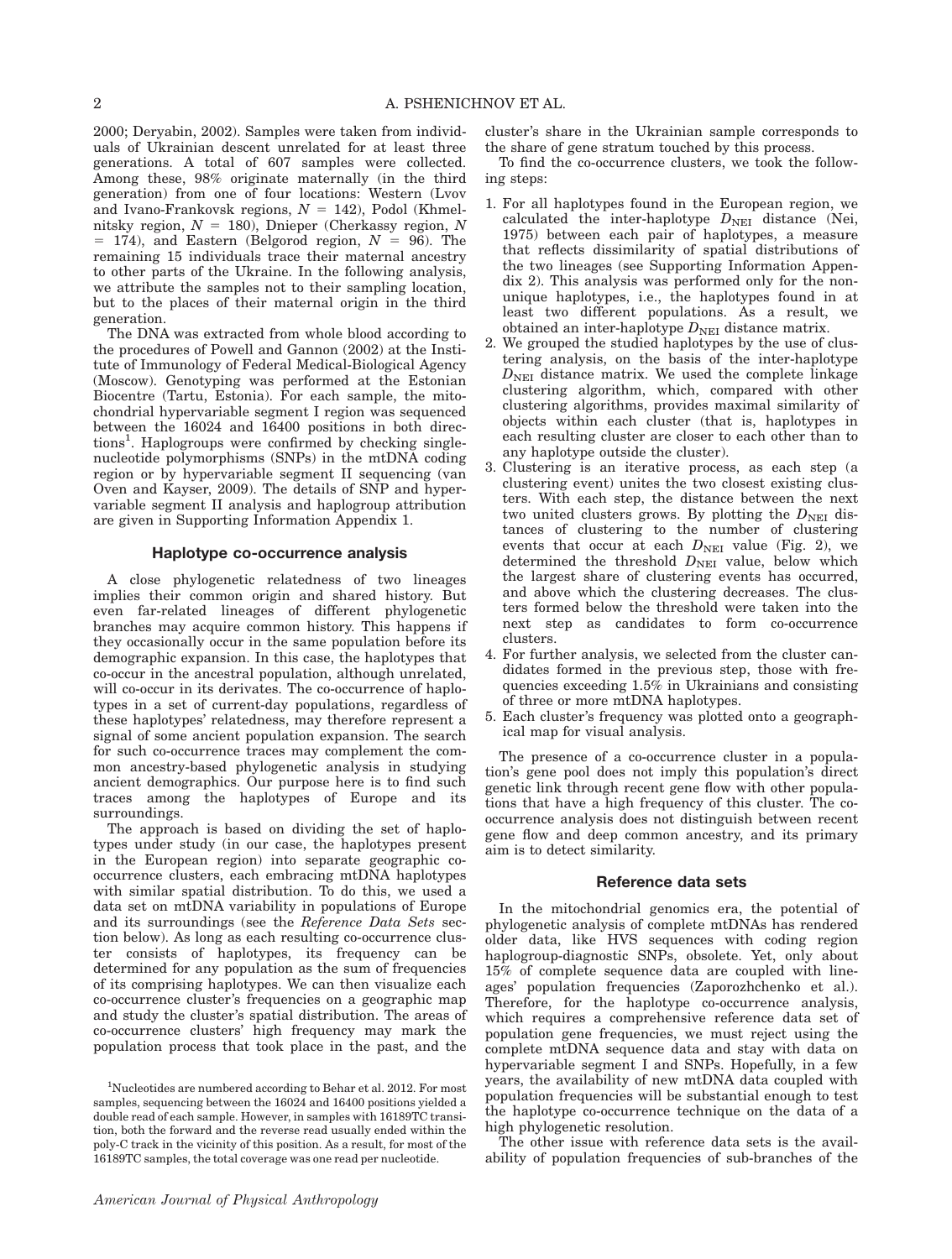

**Fig. 1.**  $D_{\text{NEI}}$  genetic distances from Ukrainians in Western Eurasia. (A) Based on mtDNA frequencies of 30 mtDNA haplogroups. (B) Based on frequencies of 8 160 mtDNA haplotypes.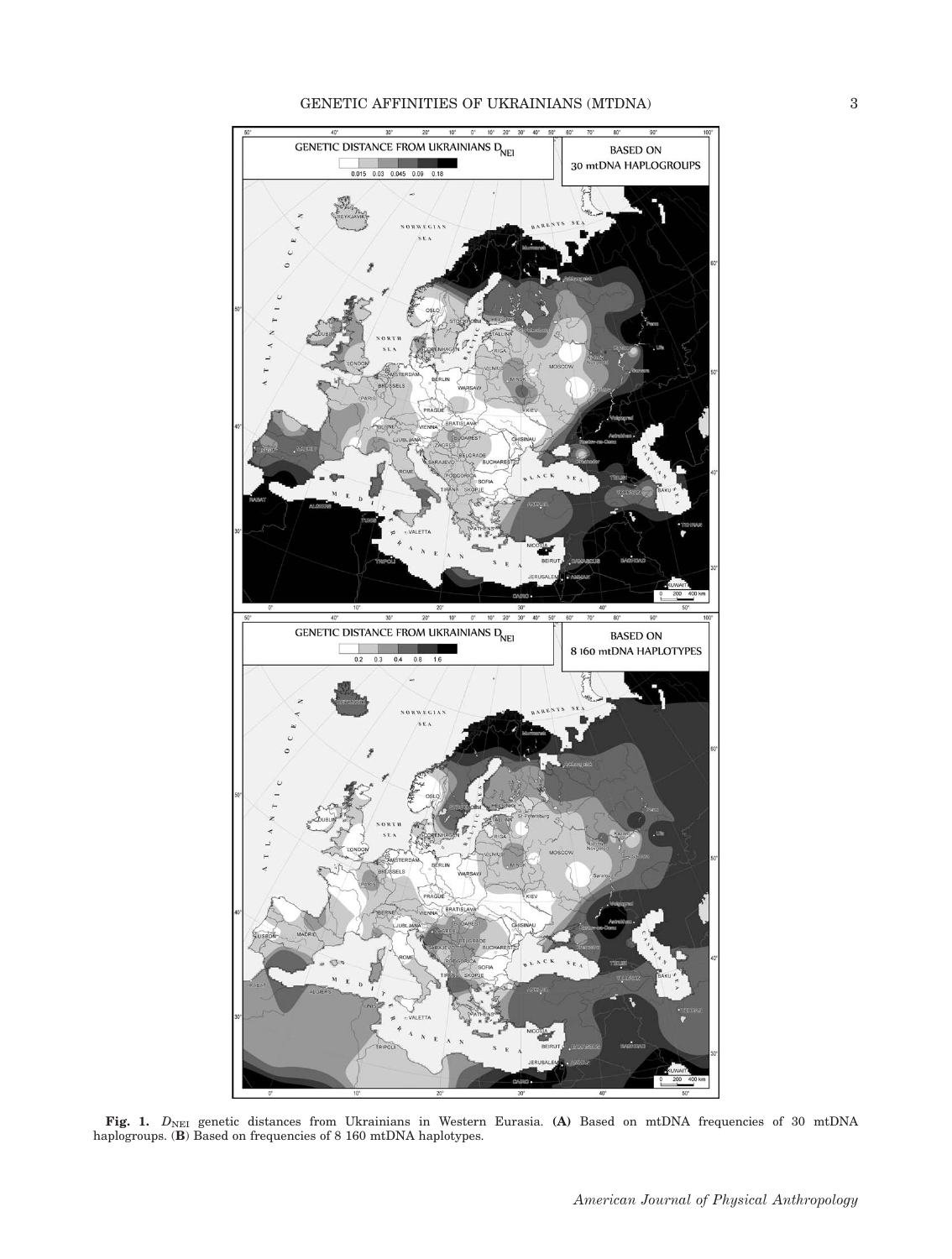

Fig. 2. The distribution of interlineage  $D_{\text{NEI}}$  distances in the clustering analysis. Selection of any  $D<sub>NEI</sub>$  within the range  $1.09 < D$ <sub>NEI</sub> < 1.39 and application of the cluster selection criteria (see the Methods section) yields a set of 13 co-occurrence clusters.  $D_{\text{NEI}} = 1.09$  threshold corresponds to 1,948, and  $D_{\text{NEI}}$  $= 1.39$  corresponds to 1,989, of the total 2,097 clustering events between 2,098 non-unique haplotypes (92.9 and 94.8%, respectively). The 41 clustering events that occur between these two thresholds neither generate any clusters that would pass the criteria nor modify any of the 13 clusters that pass these criteria. The last event before the 1.09 threshold is the formation of the cluster IX; the next event after the 1.39 threshold is the merging of clusters I and XIII.

H haplogroup, which comprises a large share of the European mitochondrial gene pool. For the haplogroups H1 and H2, population frequency data are available for just a dozen European peoples, which is insufficient for haplotype co-occurrence analysis. This forced us to discard haplogroup H subdivisions in our analysis.

Given these margins, we searched through the available mtDNA data (literature and our unpublished sources) and picked the populations with the following analyzed markers: (1) hypervariable segment I sequence within the range 16,069–16,365 (filtering for a broader read range would decrease the set of the available populations); and (2) haplogroup-diagnostic SNPs studied sufficiently enough to attribute each sample—by combining the SNP and hypervariable segment I data—to one of the following 30 haplogroups: A; B; C; D; G; H; HV; I; J; K; L(xM,N); M(xC,D,G,Z); N(xI,N1b,N9a,R,W); N1b; N9a; R(xHV,J,T,U); T; U(xK,U1,U2e,U3,U4,U5a,U5 b,U7,U8a); U1; U2e; U3; U4; U5a; U5b; U7; U8a; V; W; X; and Z (haplogroup attribution according to Van Oven and Kayser, 2009). This gave us a data set of 41,839 samples from 486 populations of Europe and its surroundings. For details and references, see Supporting Information Appendix 3. The attribution of samples to haplogroups was performed automatically by MURKA software (Zaporozhchenko et al.).

In the haplotype co-occurrence analysis, we considered two samples identical by their haplotype if they both belonged to the same one of the 30 mtDNA haplogroups listed above and if their hypervariable segment I sequence coincided within the range of 16,069–16,365.

In the data set, some ethnic groups (like Italians, Spanish, Germans, and some others) were represented by a great number of populations, whereas others were underrepresented (like Adygs, Latvians, and some other peoples). To smooth out this discrepancy, which could affect the co-occurrence analysis, we merged the 486 source populations, which yielded 94 large populations of the co-occurrence analysis data set. When performing the last step of the co-occurrence analysis, the plotting of co-occurrence clusters to a geographic map, we grouped the same 486 source populations into 129 populations of the mapping data set (see Supporting Information Appendix 3). This allowed us to represent wellstudied peoples by more than two populations on the map, as long as the mapping analysis was not as sensitive to sample discrepancy as the co-occurrence analysis.

# $D_{\text{NEI}}$  genetic distances estimation

We estimated genetic distances  $D_{\text{NEI}}$  (Nei, 1975) between the average Ukrainian sample and the 129 populations of the mapping data set (1) based on frequencies of 30 mtDNA haplogroups found in 129 populations and (2) based on frequencies of 8,160 mtDNA haplotypes found in 129 populations.

The frequency of each haplogroup or haplotype in the average Ukrainian sample was calculated as the average unweighted frequency of Western  $(N = 301;$  Mielnik-Sikorska, 2013; our data), Podol ( $N = 180$ ; our data), Dnieper ( $N = 174$ ; our data), and Eastern ( $N = 96$ ; our data) locations. We used the unweighted average, because, if weighted, the overrepresentation of the Western Ukrainian sample would bias the average frequencies. We also had to discard the data from Gusar 2006 from calculating average frequencies because of its ambiguous geographic affiliation.

The resulting  $D_{\text{NEI}}$  values for the 129 mapping populations were plotted onto the geographic map of European regions. Among these, we also plotted the four local Ukrainian samples to form the area of the lowest genetic distance from the average Ukrainian sample.

#### **Software**

 $D_{\text{NEI}}$  was calculated in Phylip v3.69 (Felsenstein, 2005). Maps were built with original GeneGeo software as described in Balanovsky et al. (2011). Clustering was performed in Microsoft Excel 2007 using VBA for applications and confirmed in Statistica 6.0.

#### RESULTS AND DISCUSSION

## Ukrainian mtDNA haplotypes

The mtDNA haplotypes of the sample studied  $(N =$ 607) are presented in Supporting Information Appendix 1 and are available in GenBank (accession numbers JX895515–JX896122). For further analysis, we united our new 607 samples, the 240 samples from Gusar (2006), and 159 samples from Mielnik-Sikorska et al. (2013), which produced the total sample of  $N = 1,006$ Ukrainian mtDNAs. To make this set compatible with our 129-population mapping reference dataset, in the further analysis, we reduced the read of hypervariable segment I to the 16,069–16,365 frame and assigned Ukrainian samples to one of 30 haplogroups of the reference data set. This gave us 416 Ukrainian mtDNA haplotypes belonging to 28 haplogroups. Of these haplotypes, 130 are not found in any other ethnic groups (93 non-Ukrainian populations of the co-occurrence analysis data set) and hereafter are referred to as unique Ukrainian haplotypes. Haplotypes of 14.5% of 1,006 Ukrainians belong to one of the uniques, whereas 286 haplotypes are shared with other ethnic groups.

# Overall maternal affinities of Ukrainians

By estimating  $D_{\text{NEI}}$  genetic distance between Ukrainians and other ethnic groups of Europe and its surroundings, we aimed to study the maternal genetic relatedness of these populations with Ukrainians. The maps on Figure 1A,B represent genetic distances from Ukrainians based on two levels of genetic resolution,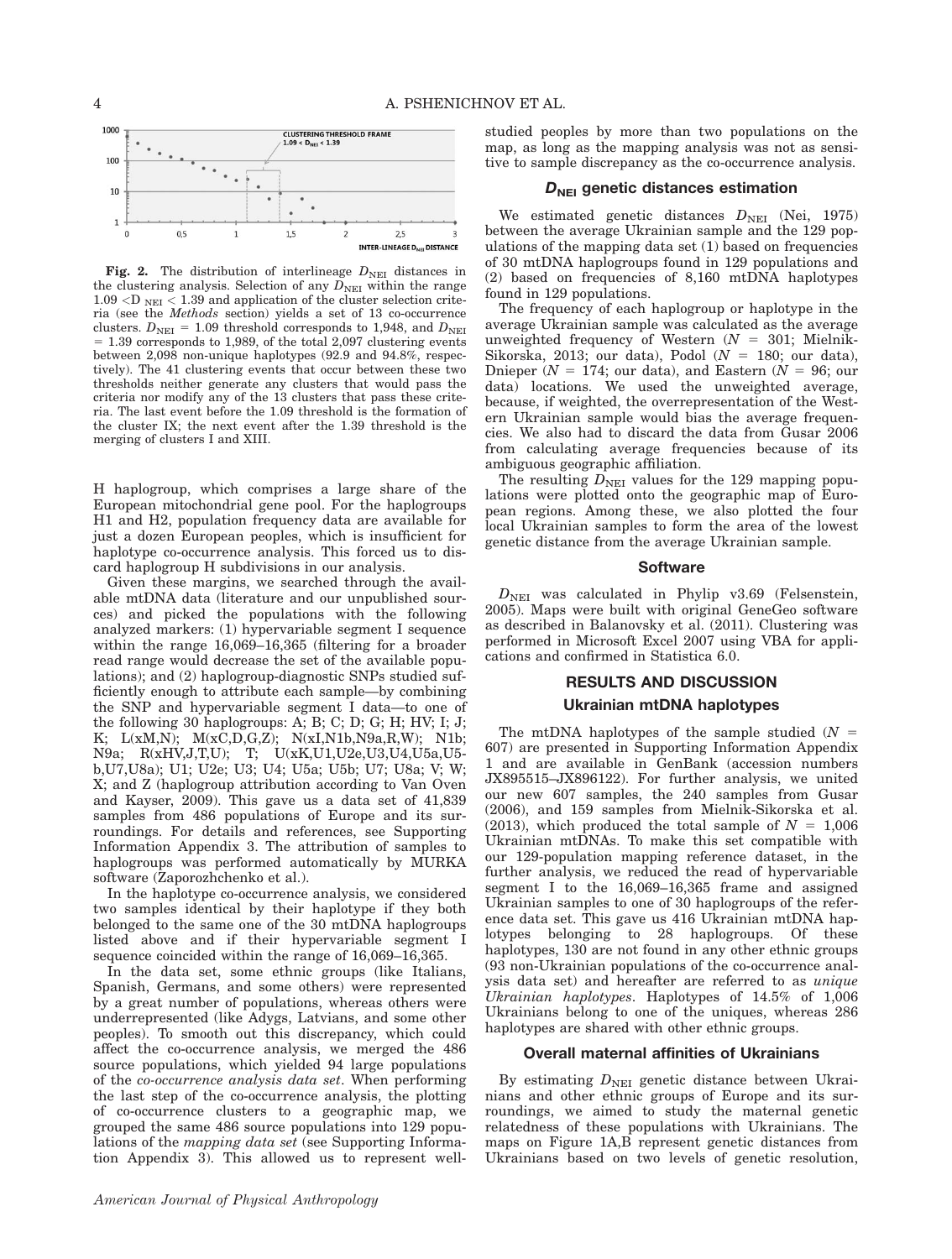

Fig. 3. Frequencies of haplotype geographic co-occurrence clusters in Europe and its surroundings. See Supporting Information Appendix 4 for details of cluster composition and spatial distribution.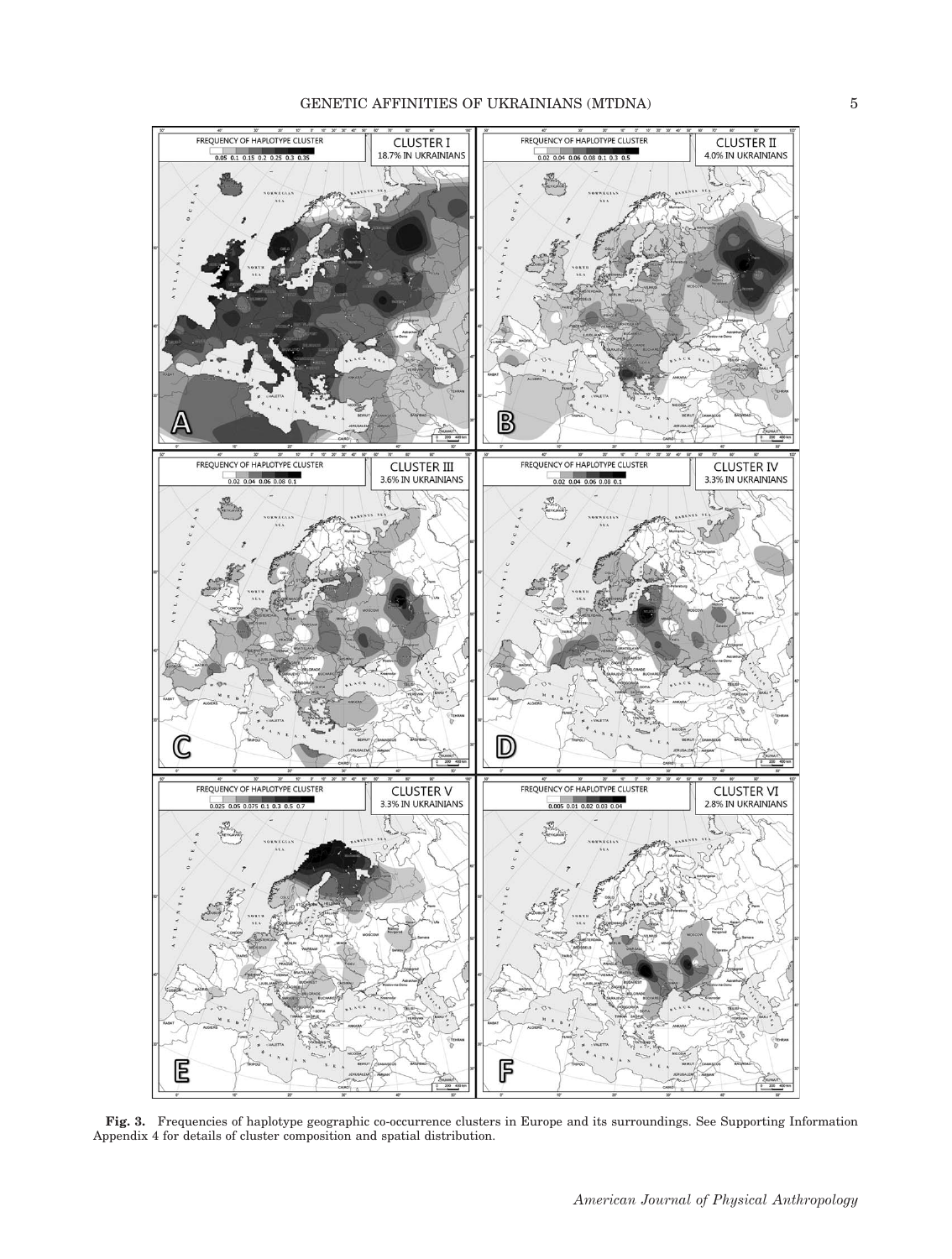

Fig. 3. (Continued)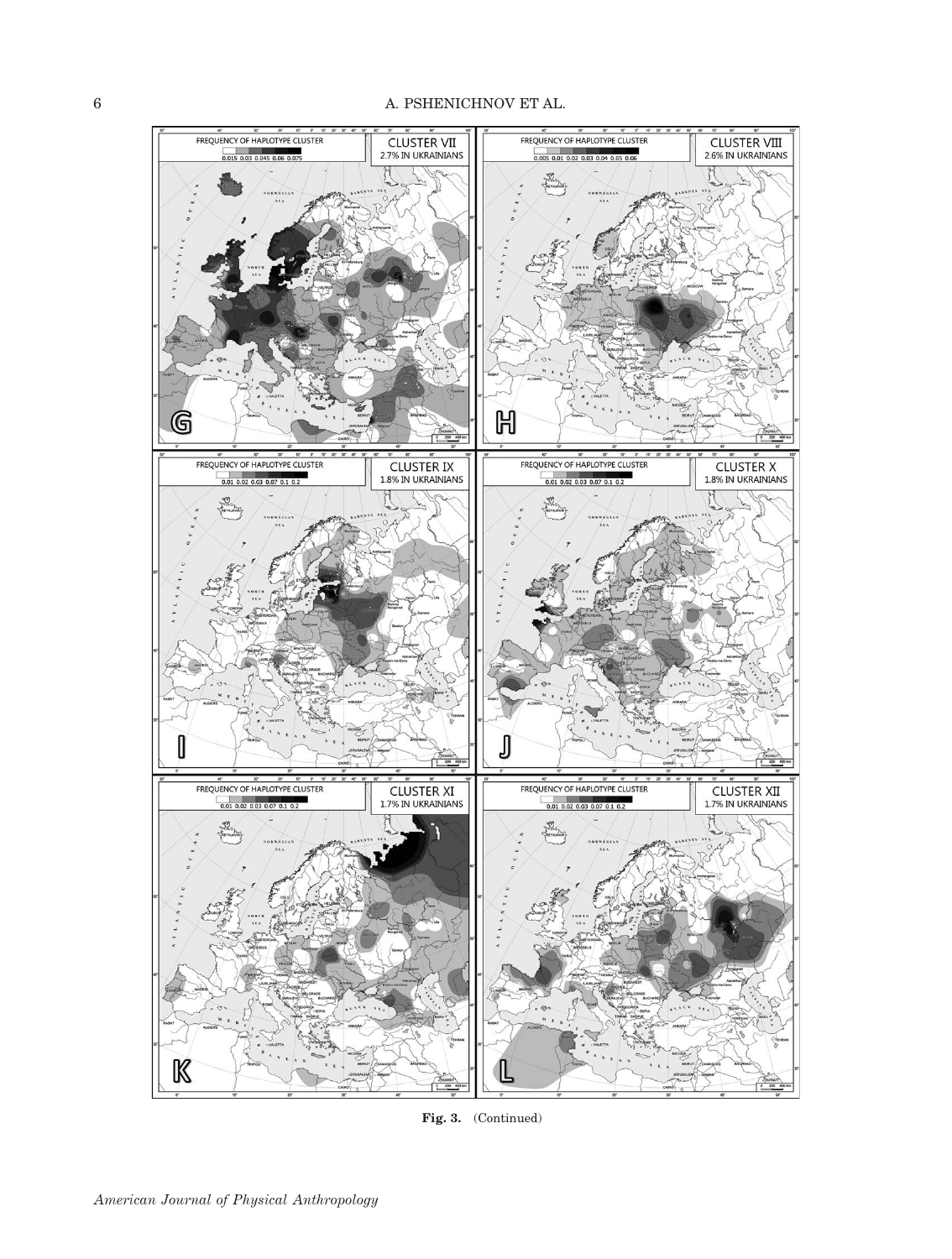

Fig. 3. (Continued)

30 haplogroup and 8,160 haplotype frequencies. On both levels of resolution, the maximal genetic similarity corresponds to a similar area: the Ukraine; Poland; the western coast of the Black Sea, including Bulgaria, Central Russian populations, and Norway. At the haplotype level (Fig. 1B), some other Western European populations are genetically close to Ukrainians, too.

Haplotype-based relatedness estimates (Fig. 1B) are more sensitive to exact matches of separate haplotypes than haplogroup-based estimates. An exact haplotype match brings up the haplotypic similarity estimate, but does not noticeably increase the haplogroup-based estimate. Separate lineages, which coincide with Ukrainian lineages in Western European populations, are detectable at the level of haplotypes, but do not make an input substantial enough to show such a similarity at the level of the 30 studied haplogroups. This makes mtDNA haplotype-based estimates more sensitive to recent gene flow.

To distinguish populations that show maternal genetic affinities of separate strata of the Ukrainian gene pool, we undertook the haplotype co-occurrence analysis.

## Components of maternal gene pool

We performed the haplotype co-occurrence analysis (see the Methods section) for the mtDNA haplotypes found in 94 populations of the co-occurrence analysis dataset. Of these 8,331 haplotypes, we performed this estimation for the 2,098 non-unique haplotypes (ones that occur in at least two populations). At the haplotype clustering stage, selecting any clustering threshold within the range  $1.09 < D<sub>NEI</sub> < 1.39$  (Fig. 2) and applying the cluster selection criteria (exceeding 1.5% in Ukrainians and consisting of three or more haplotypes) gives a similar set of 13 co-occurrence clusters. These 13 clusters were plotted onto a geographical map (Fig. 3A– M). Their description, including composition, is given in Table S4 (Supporting Information Appendix 4).

Almost one-fifth of the Ukrainian maternal gene pool is formed by cluster I (Fig. 3A), which is spread all over Europe, with lower frequencies in Central Europe and the highest frequencies at the margins of the region. Haplotypes most frequent in Ukrainians—the Cambridge Reference Sequence (see Andrews et al., 1999) H\_16,129-16,187-16,189-16,223-16,230-16,278-16,311

(9.5%) and the lineage J\_16,069-16,126-16,129-16,187-16,189-16,223-16,230-16,278-16,311 (3.4%)—build up 16,189-16,223-16,230-16,278-16,311 (3.4%)—build up more than one-half of this cluster in Ukrainians. The three other H haplogroup haplotypes differ from the Cambridge Reference Sequence in just one mutation (16,189, 16,304, or 16,311). As long as such lineages emerged more than once in the haplogroup H phylogeny, each of them is a paraphyletic composite. To separate the major cluster I, a more comprehensive dataset on H sub-branch frequencies in European local populations is needed. The latest fraction to join the cluster (at  $D_{\text{NEI}} =$ 0.75) is the U4 and the U5a lineages (whereas the rest of the cluster is formed at  $D_{\text{NEI}} = 0.48$ ). It is hard to predict the position of these U4 and U5a lineages in clustering if the H haplogroup is dissected.

Clusters VI and VIII (Fig. 3F,H; 5.4% total in Ukrainians) are most spread in Ukrainians, and in case of cluster VIII, southern Byelorussians. Together with the 14.5% unique Ukrainian haplotypes (ones which are not present in any non-Ukrainian populations of the reference data set), this shows that 19.9% of the Ukrainian gene pool belongs to haplotypes highly specific to Ukrainians. Among these 148 specific lineages, only 44 belong to haplogroup H; 26 lineages belong to J or T haplogroups; 19 belong to U4 or U5a; and 23 belong to other branches of U. Ten lineages belong to various branches of HV(xH,V). Six lineages belong to haplogroups of eastern origin (A, B, C, D, and G); among them, the C lineage belongs to C1c5 sub-branch, typical for Eastern Europe (Mielnik-Sikorska et al., 2013). The rest belong to haplogroups I, N1b, W, X, or V.

Clusters II, III, and XII (Fig. 3B,C,L; 9.2% total in Ukrainians) have their highest frequencies in Finnic and Turkic speakers of Volga (Udmurts, Mari, Komi, Chuvash, Tatars, and Bashkirs). Yet, cluster III, just like cluster I, includes H lineages that appeared more than once in the haplogroup H phylogeny, and applying the H dissection would seemingly result in reformation of the III cluster. Among the rest, clusters II and XII include D4b1 and U4a1 lineages typical for the Volga region.

Cluster VII (Fig. 3G) displays an irregular pattern, with high frequencies in various parts of Europe. The remaining clusters capture the relation of 1.6–3.3% of Ukrainian samples with one of the following populations: cluster IV is most frequent in Lithuanians (Fig. 3D); cluster V includes U5b1b, V, D5a3, and a few  $HV0(xV)$  lineages typical for Saami (Fig. 3E); and clusters IX, X, XI, and XIII include lineages most frequent in Estonians, Cornish, Nenets, and peoples of Northern Caucasus, respectively (Fig. 3I,J,K,M).

#### **CONCLUSIONS**

Although the haplotype co-occurrence analysis was performed with low-resolution data, it allowed us to detect genetic similarities between the Ukrainians and various European populations:

- 1. Twenty percent of the samples studied belong to lineages highly specific to Ukrainians.
- Nine percent of the samples belong to lineages typical for the Volga region.
- 3. About 13% of the sample shows genetic affinities with one of the following populations: Lithuanians, Saami, Estonians, Nenets, Cornish, and peoples of the North Caucasus.